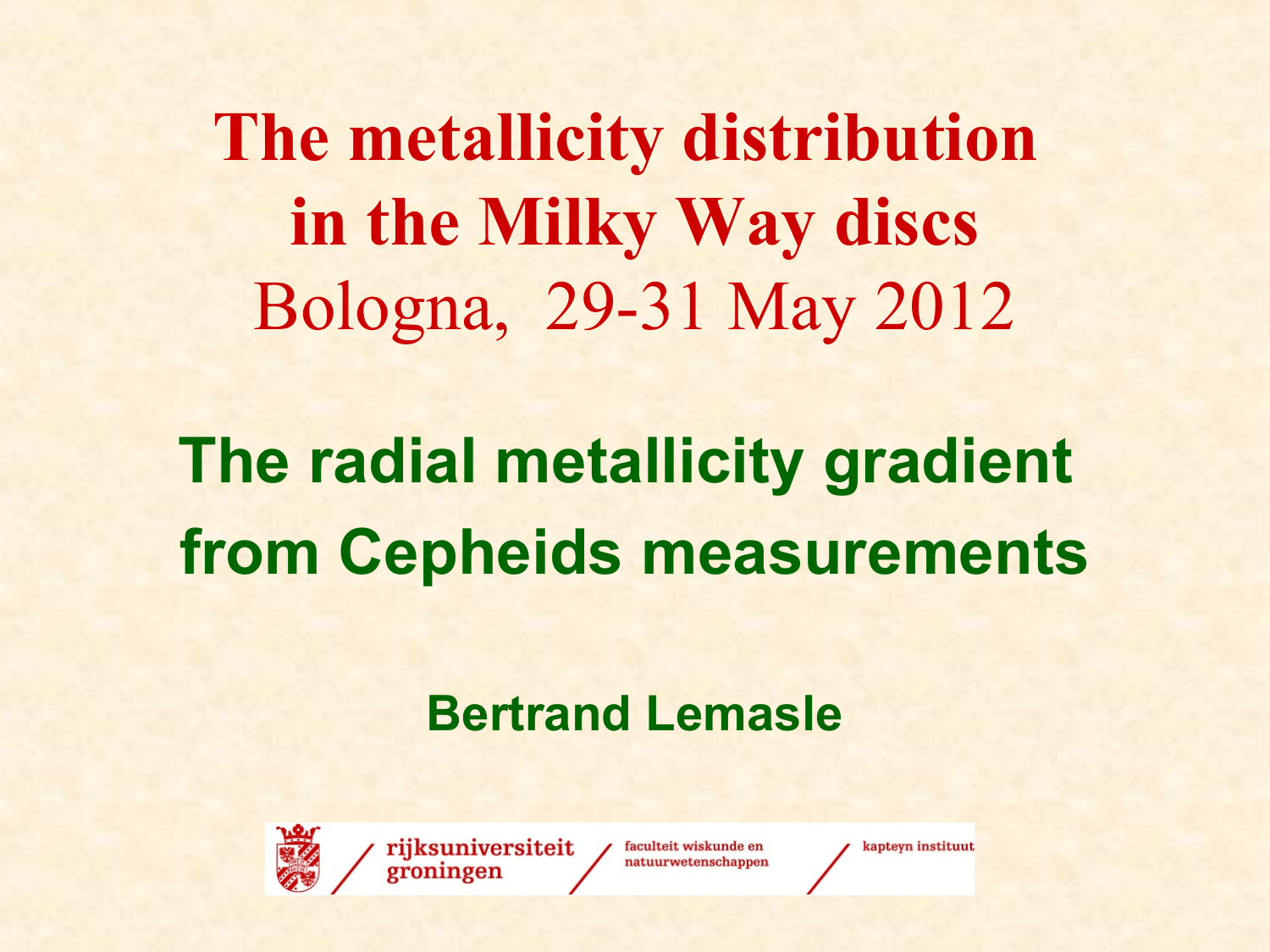#### **Cepheids and gradients**

- Classical Cepheids = pulsating variable stars in the thin disc
- Famous primary distance indicators (PL relations) ⇒ accurate distances
- Very luminous  $\Rightarrow$  probe both the inner and outer disc
- FGK supergiants
	- Absorption lines for numerous elements
	- Lines are well defined ⇒ reliable abundances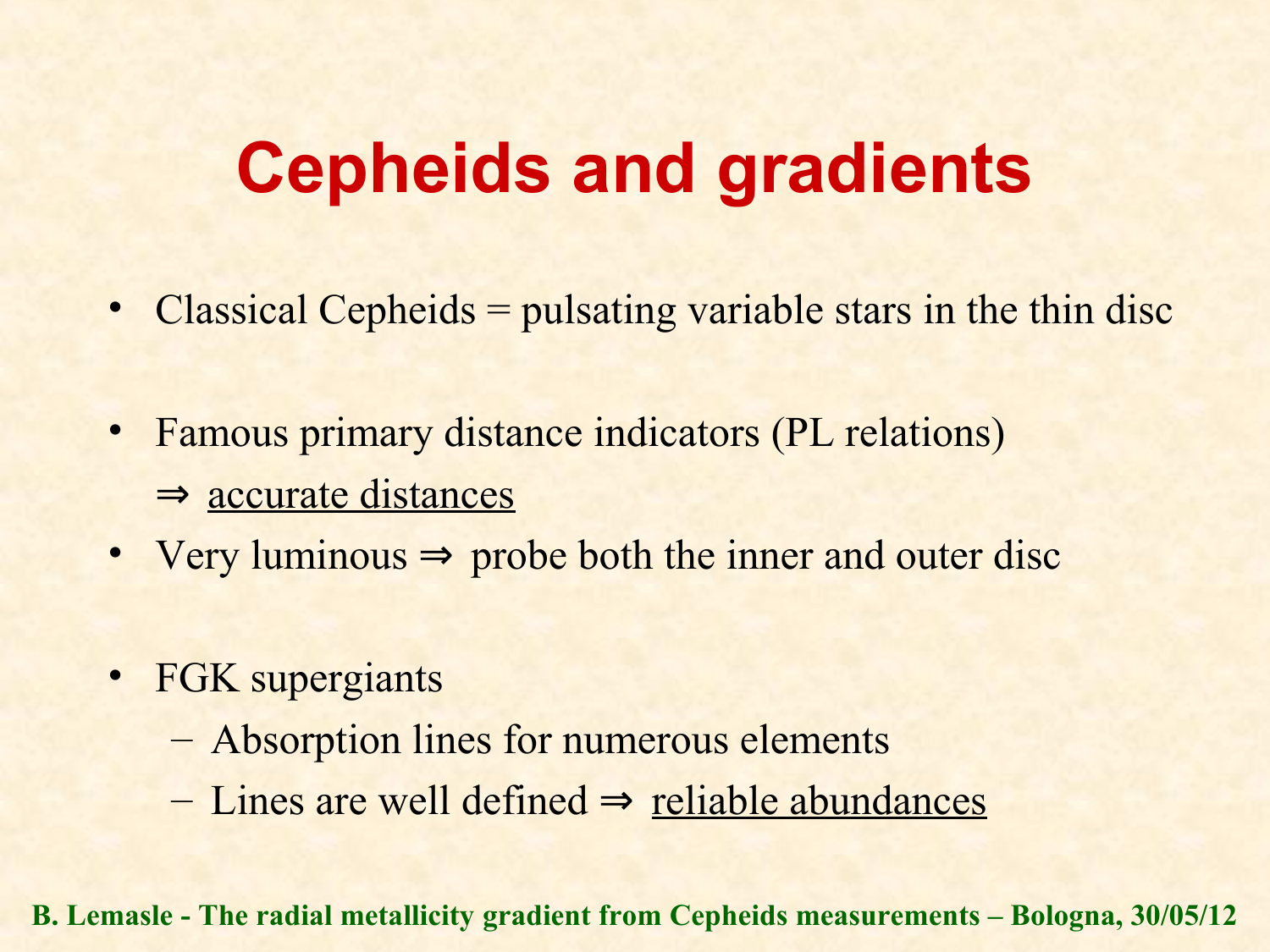#### **Outline**

- Abundances
	- Are pulsations a problem ?
- Distances
	- Excellent, can still be improved
- Current results
- Needs and perspectives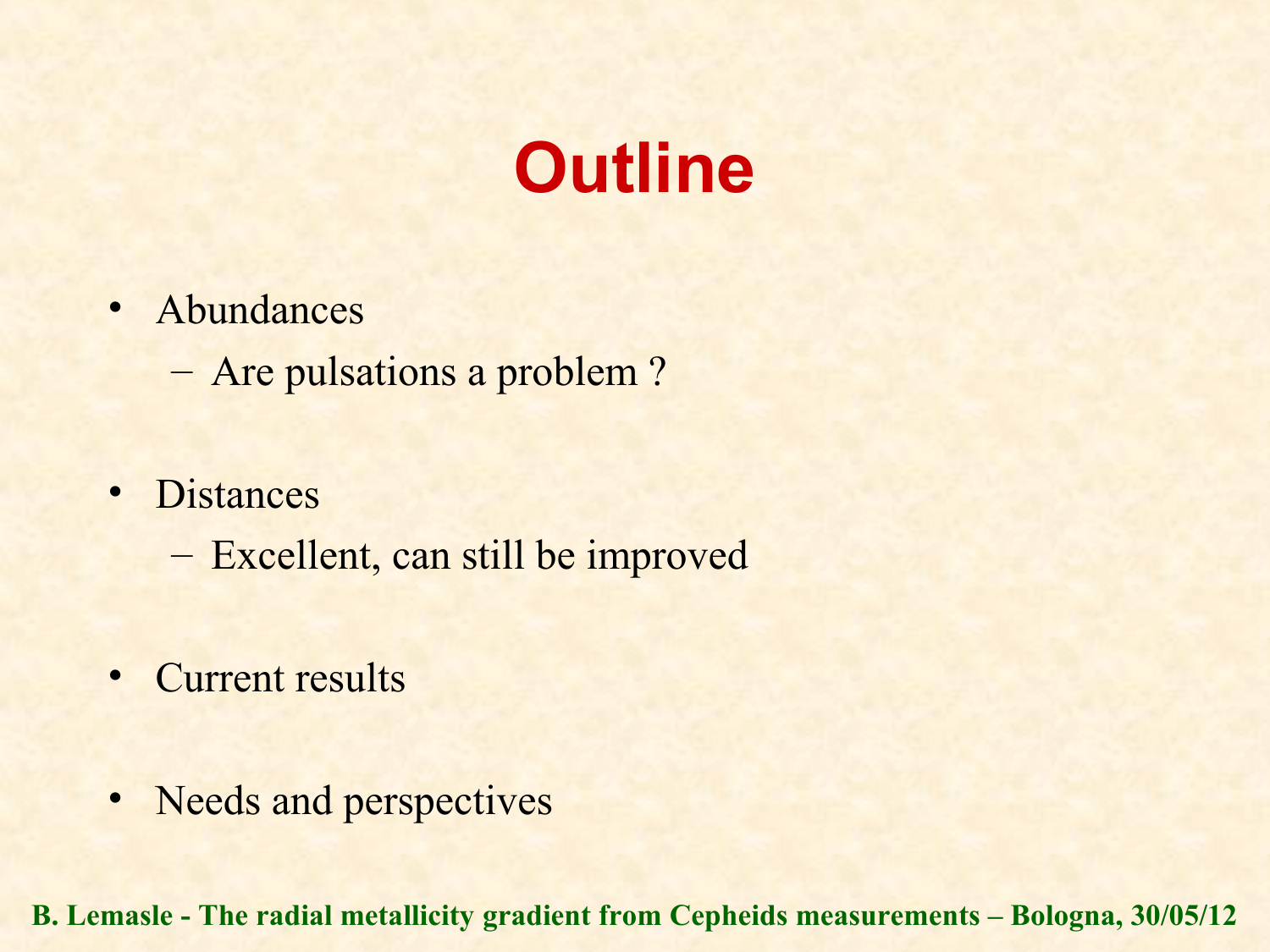#### **Abundances**

- FGK supergiants  $\Rightarrow$  abundances of numerous elements
	- Iron peak
	- Alpha elements
	- r,s process elements
	- $CNO + Na$  abundances modified after the  $1<sup>s</sup>$  dredge-up
- ⇒Useful to study the chemical evolution of the thin disc
- Easy comparison with open clusters
- O lines challenging, no He lines ⇒ comparison with PNe & HII regions more difficult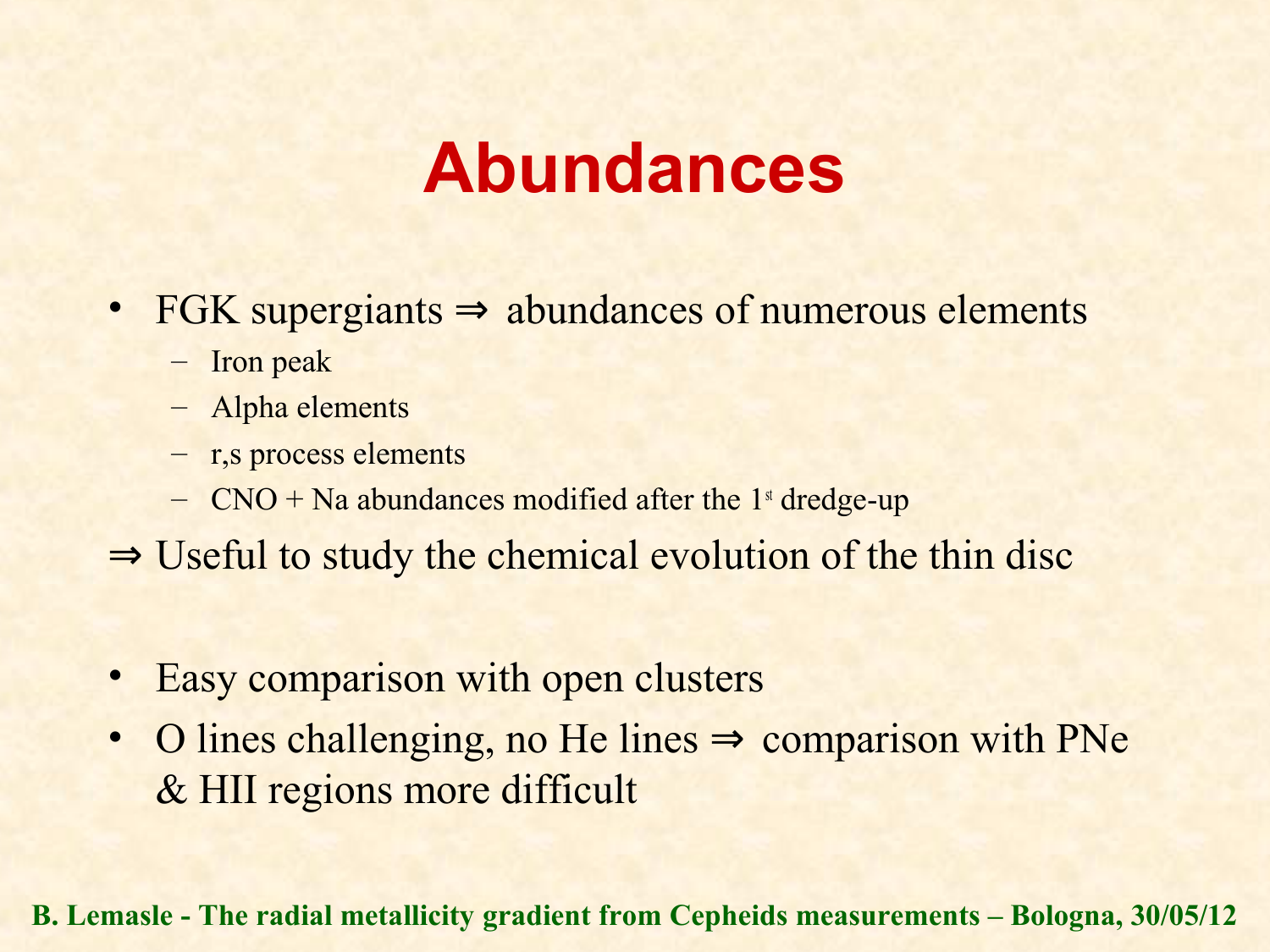

- Cepheids have ages from 20 to 300 Myr (Bono+2005)
	- Older than OB stars
	- Younger than Open Clusters, PNe
- How does the gradient evolve with time? Flattening? (Maciel+ 2006, 2010)
- Given this timescale (< 0.3 Gyr), what is the influence of radial migration on the Cepheids gradient ?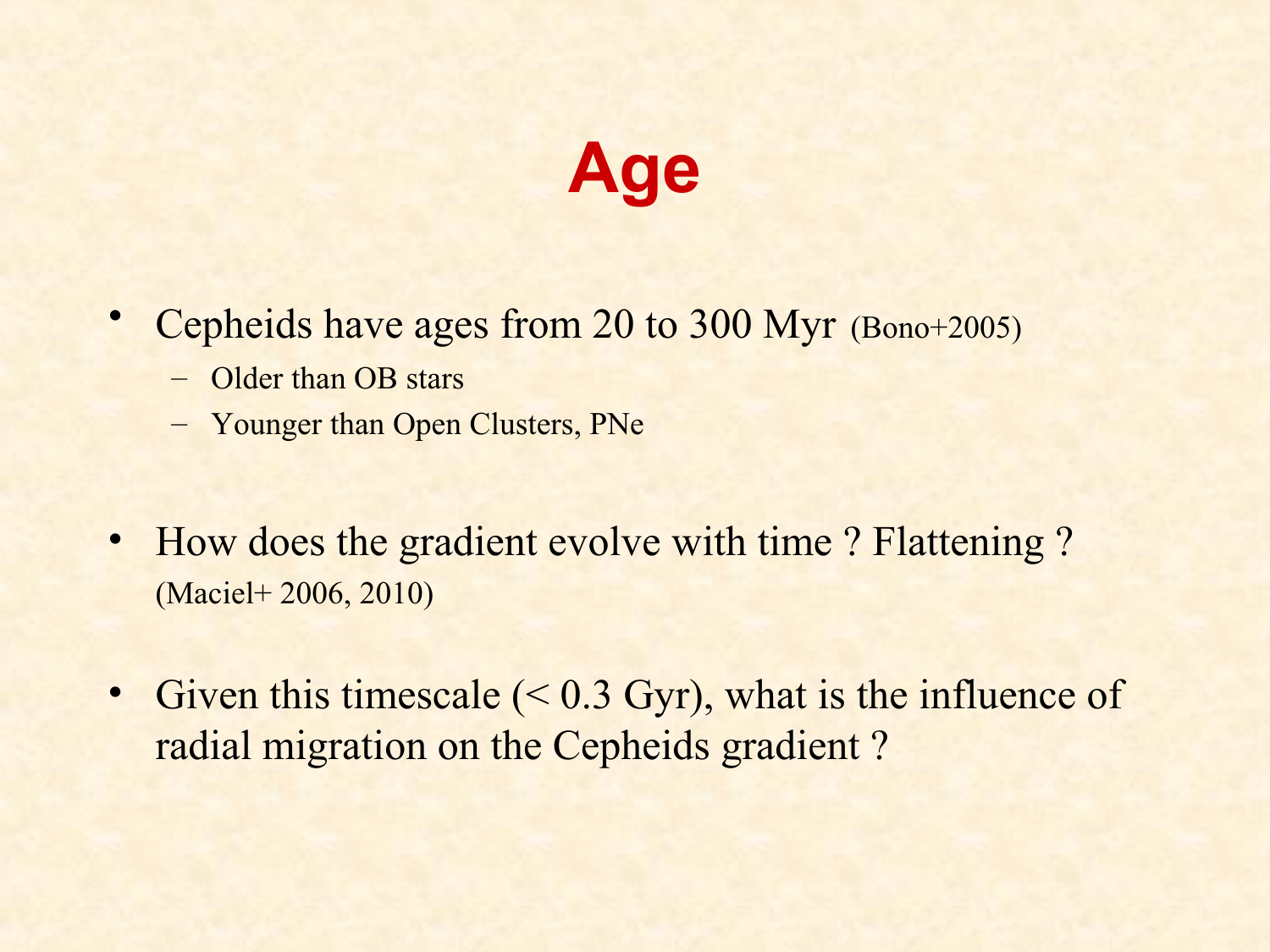## **Abundances & Pulsations (1)**

- No simultaneous photometry ⇒ atmospheric parameters derived from spectroscopy. (Teff: exc. eq; log g: ion. Eq; Vt: [Fe/H] indep EW)
- Line depth ratios (Kovtyukh+ 2000,2007)
	- Calibration relations for ratios of carefully selected lines
	- Excellent relative scale  $(\sim 20K)$
	- Good absolute scale (<150K)

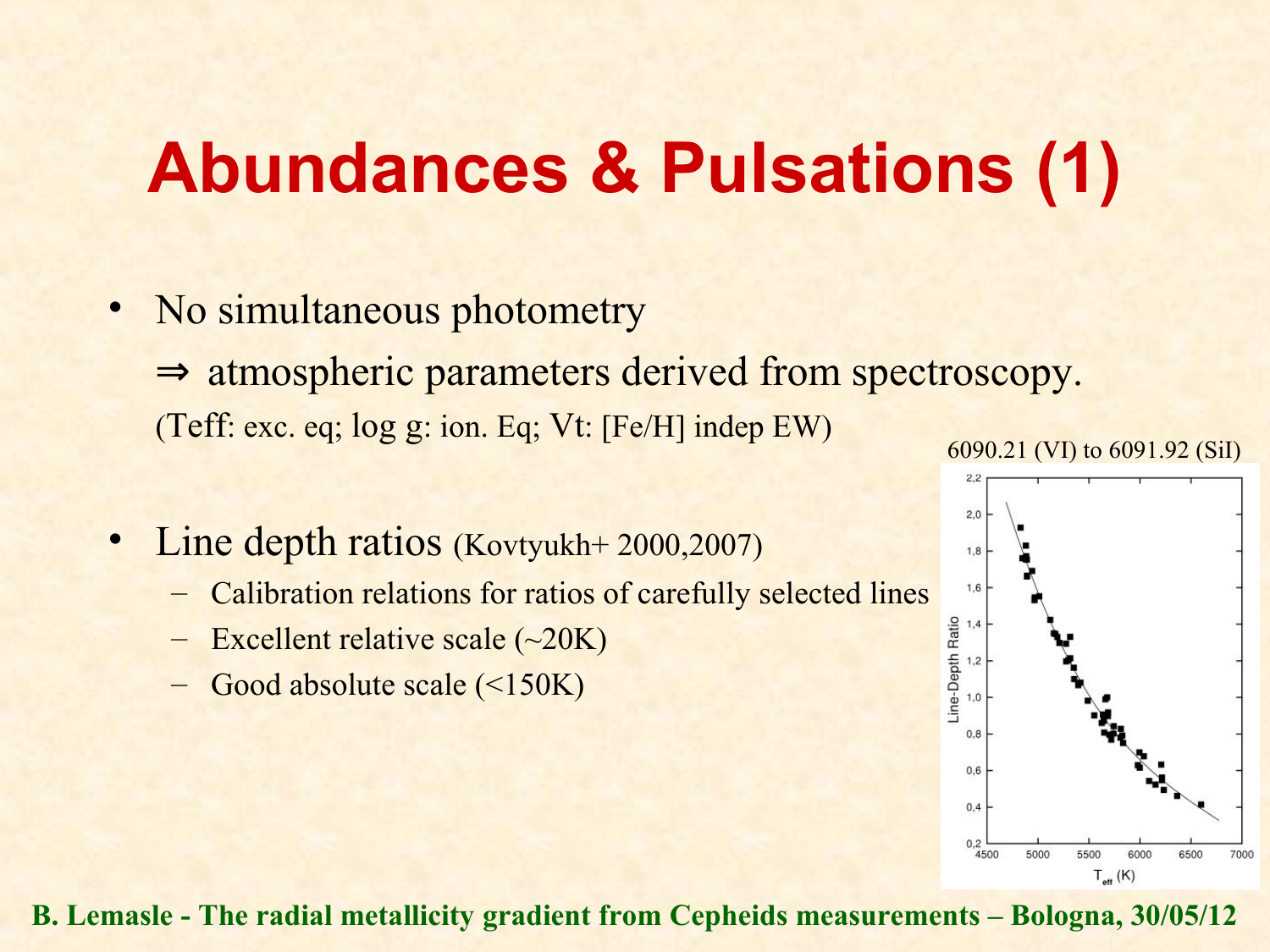## **Abundances & Pulsations (2)**

- No atmosphere models for pulsating stars Pulsation models (e.g. Fiorentino+ 2007) only have a simple atmosphere ⇒Need to use classical (static) atmosphere models
- A few Cepheids belong to Open Clusters Same abundances for Cepheids and dwarf stars in M25 (Fry+ 1997)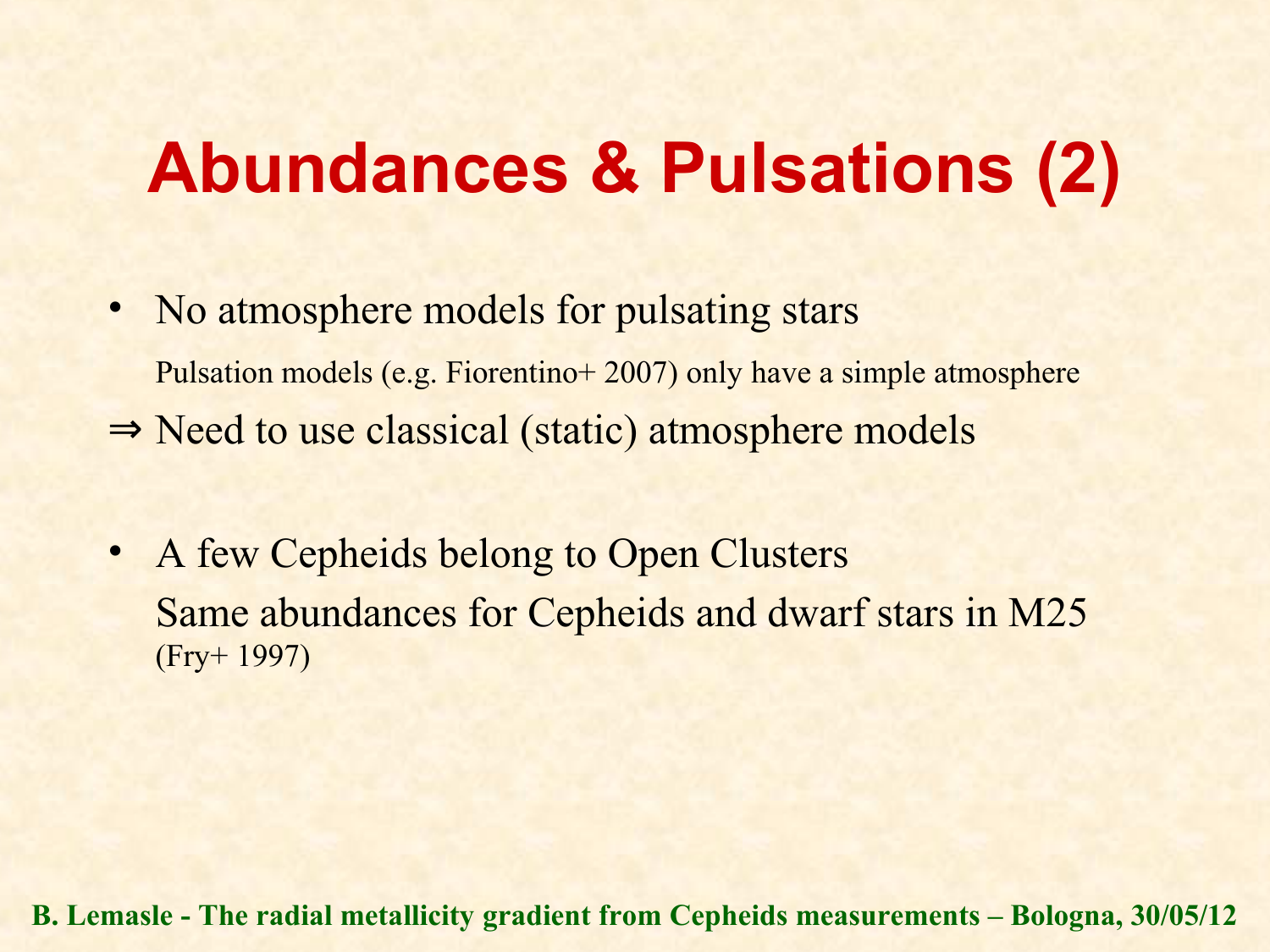### **Abundances & Pulsations (3)**

- No preferred epoch for observations along the period:
- Atm. param. vary but [Fe/H] very consistent (Luck+2004, Kovtyukh+ 2005, Andrievsky+ 2005, Luck+ 2008)

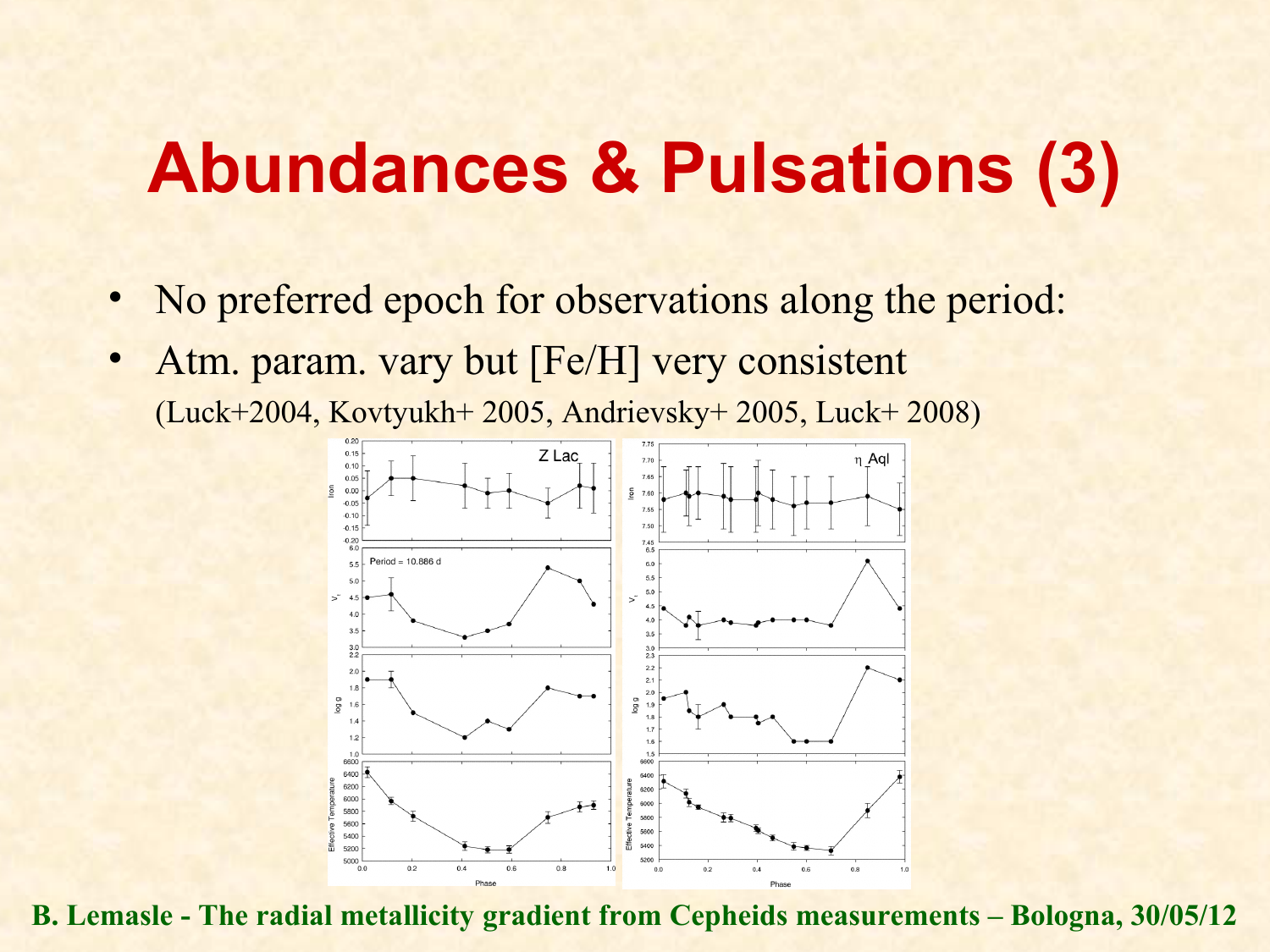## **Distances : different methods**

- Very accurate methods, but need numerous observations, apply only to stars close by...  $\Rightarrow$  not very suitable for gradients studies
	- Baade-Wesselink methods (integration of Vr + angular diameter variation from surface brightness relations, interferometry…) (Groenewegen+ 2008, Storm+ 2012)
	- HIPPARCOS, HST parallaxes (Benedict+ 2007, van Leeuwen+ 2007)
- « Historical » method: PL(V) relation
- BUT:
	- Intrinsic dispersion of the PL relation
	- Reddening is an issue
	- Metallicity effect on the PL relation

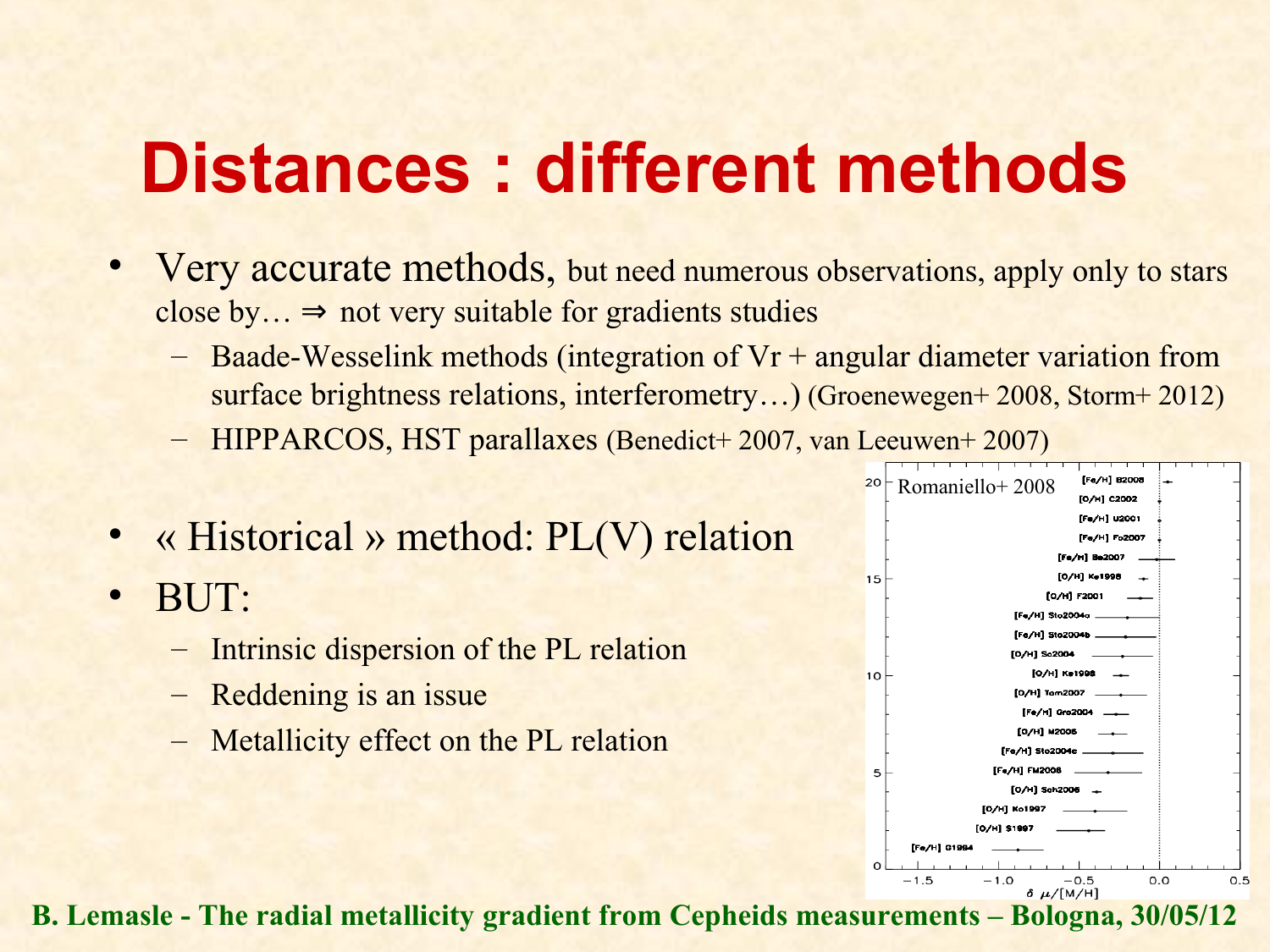# **Distances: PL relations in the NIR**

- PL relations in the NIR
	- Reduced intrinsic dispersion
	- Reduced reddening
	- Very weak (if any) metallicity dependence of PL relations in the NIR

- Used for gradients studies
	- Lemasle+ 2008, Pedicelli+ 2009
- Can still be improved

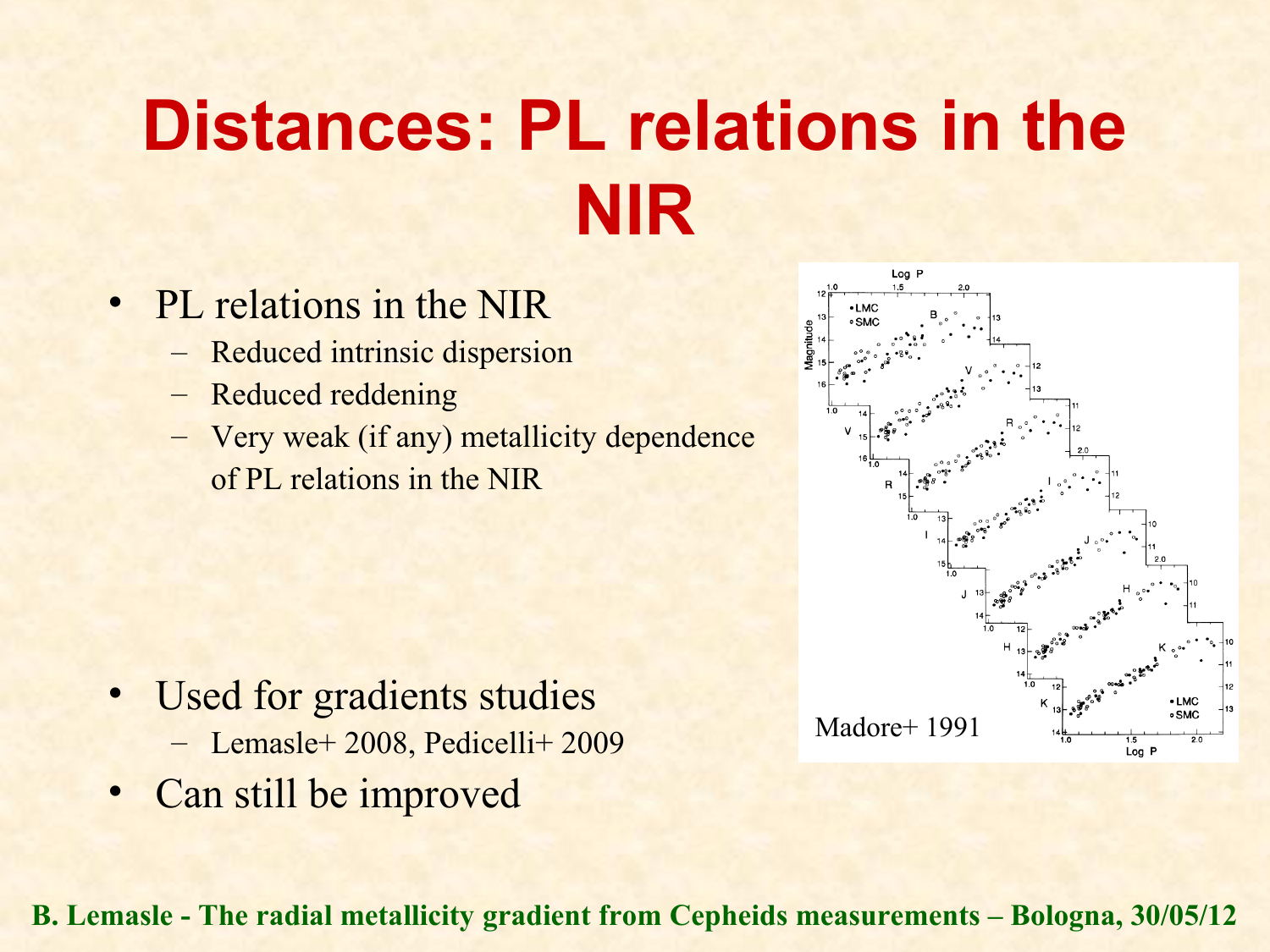# **Distances: PW relations in the NIR**

- Wesenheit index is a reddening free quantity by construction
- + dispersion reduced compared to corresponding PL relations
- Advantages studied from
	- Theory (Fiorentino+ 2007, Bono+ 2008)
	- Observations (Ngeow 2012, Inno+, in prep, Genovali+, in prep)



Error of 5% at 10 kpc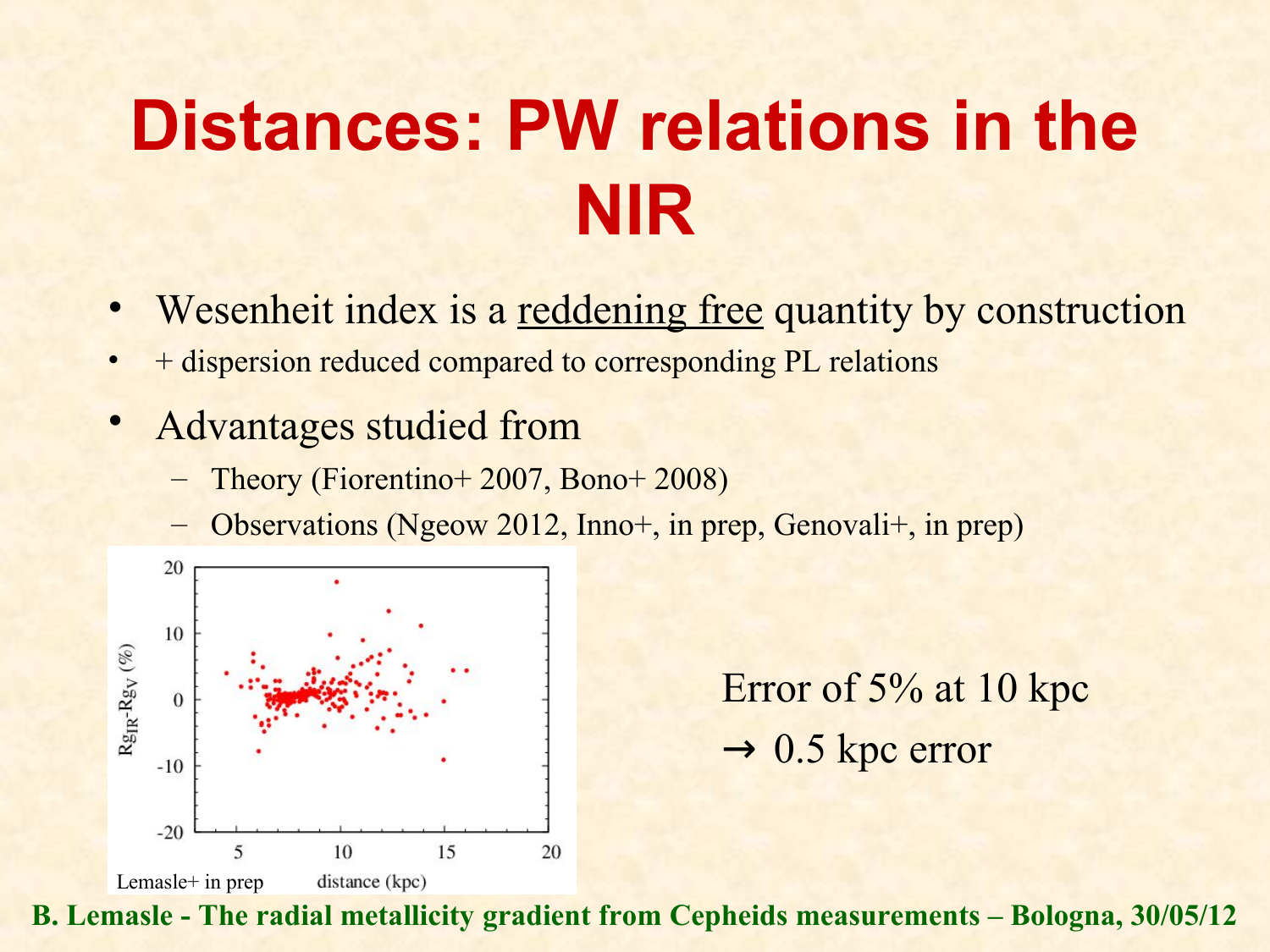# **Sampling**

- ~650 MW classical Cepheids in the GCVS (Samus+ 2007-2012)
- 32 new classical Cepheids toward the bulge (OGLE III, Soszyński+ 2011)
- Spatial repartition:
	- Solar neighbourhood OK,
	- inner and outer disk poorly sampled
	- Limited coverage in longitude
- To be compared to
	- LMC : 3361 (OGLE III, Soszyński+ 2008)
	- SMC : 4630 (OGLE III, Soszyński+ 2010)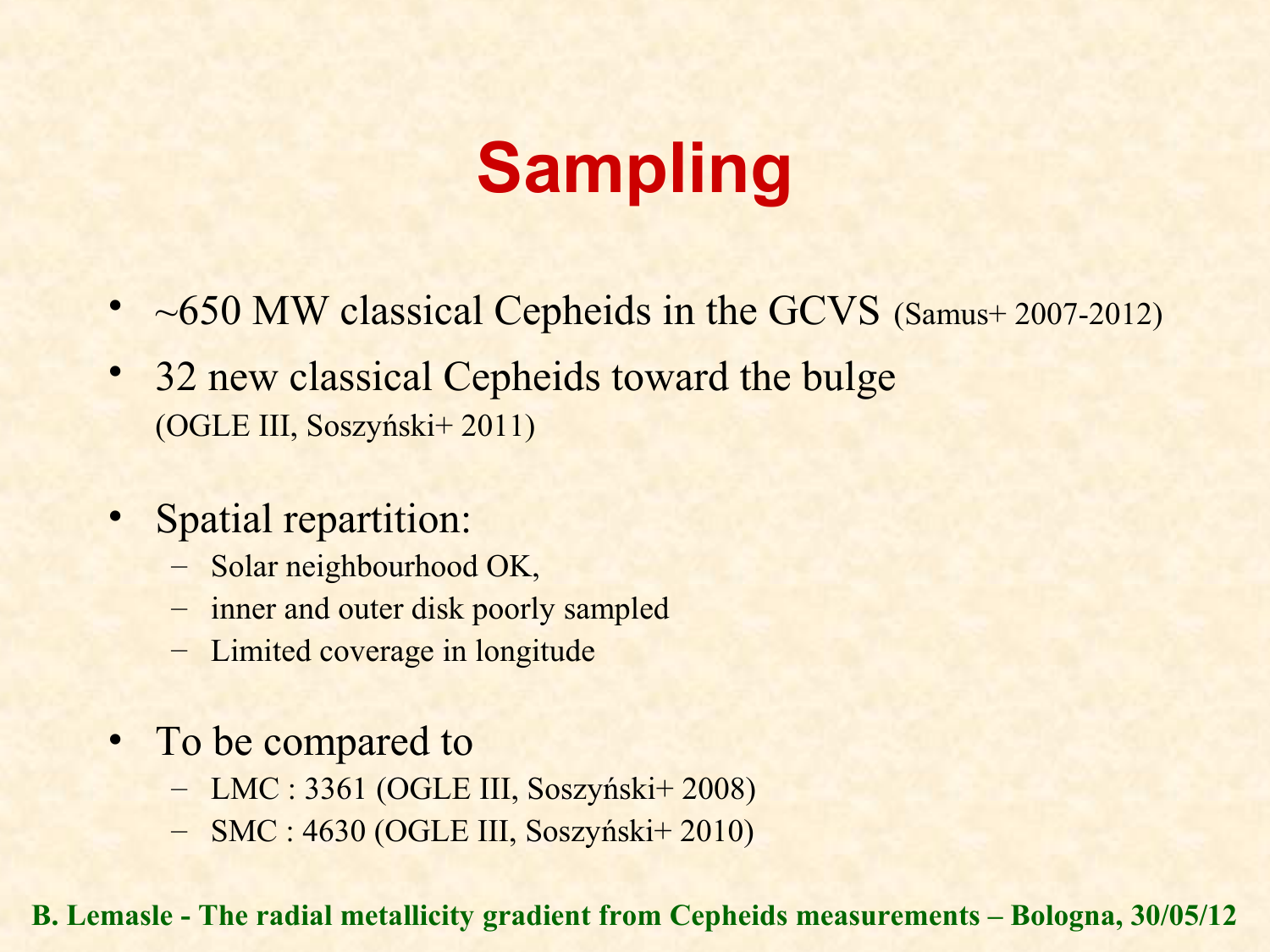### **The radial gradient (1)**

• Radial gradient of  $\sim 0.06$  dex/kpc

Harris 1984, Andrievsky+ 2002, Luck+ 2006, Lemasle+ 2008, Pedicelli+ 2009, Luck+ 2011

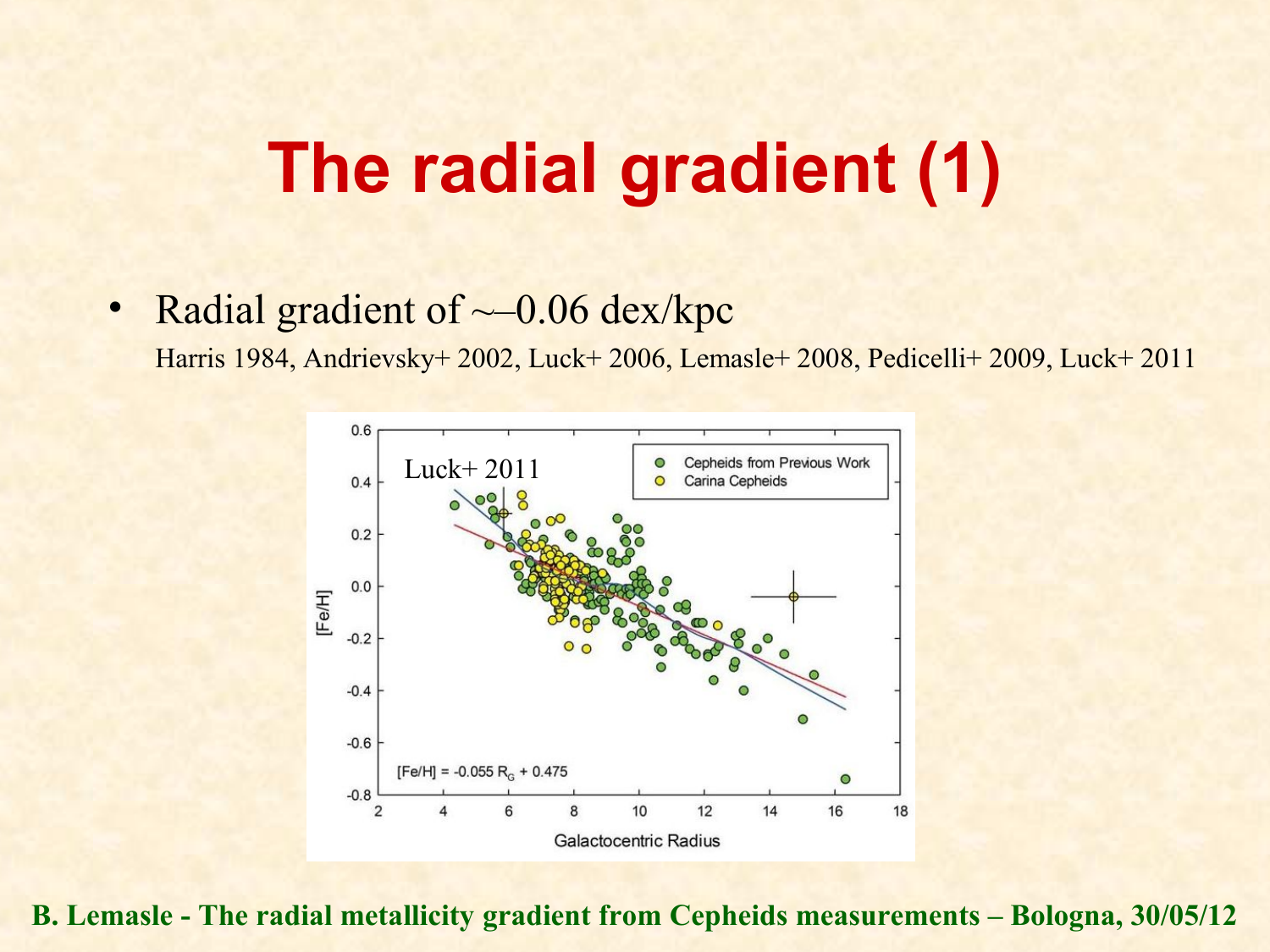#### **The radial gradient (2)**

#### • Probably better described by 3 zones

– Inner disc ( $\leq 6$  kpc) : steep gradient of  $\sim$  -0.1 dex/kpc, poorly sampled (Andrievsky+ 2002, Pedicelli+ 2009)



- Central region  $(6-10kpc)$ : mild gradient of  $\sim$  -0.03 dex/kpc
- Outer disc  $(> 10 \text{ kpc})$ , poorly sampled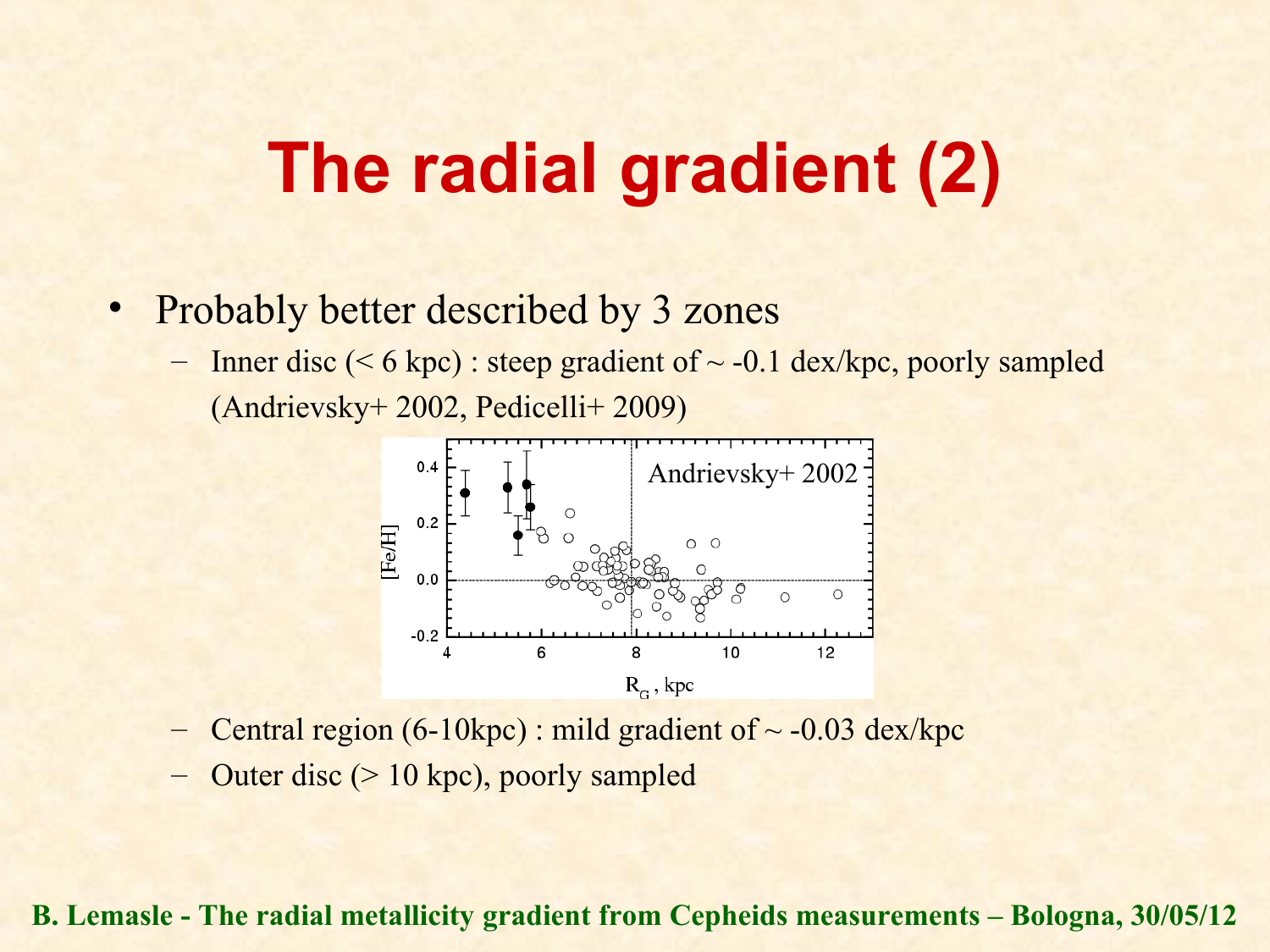#### **The radial gradient (3)**

- Increased dispersion ?
- Metallicity step at 10 kpc? ring-shaped gap in the density of  $E_{10.5}$ at the corotation radius (Lépine+



• Flattening ?

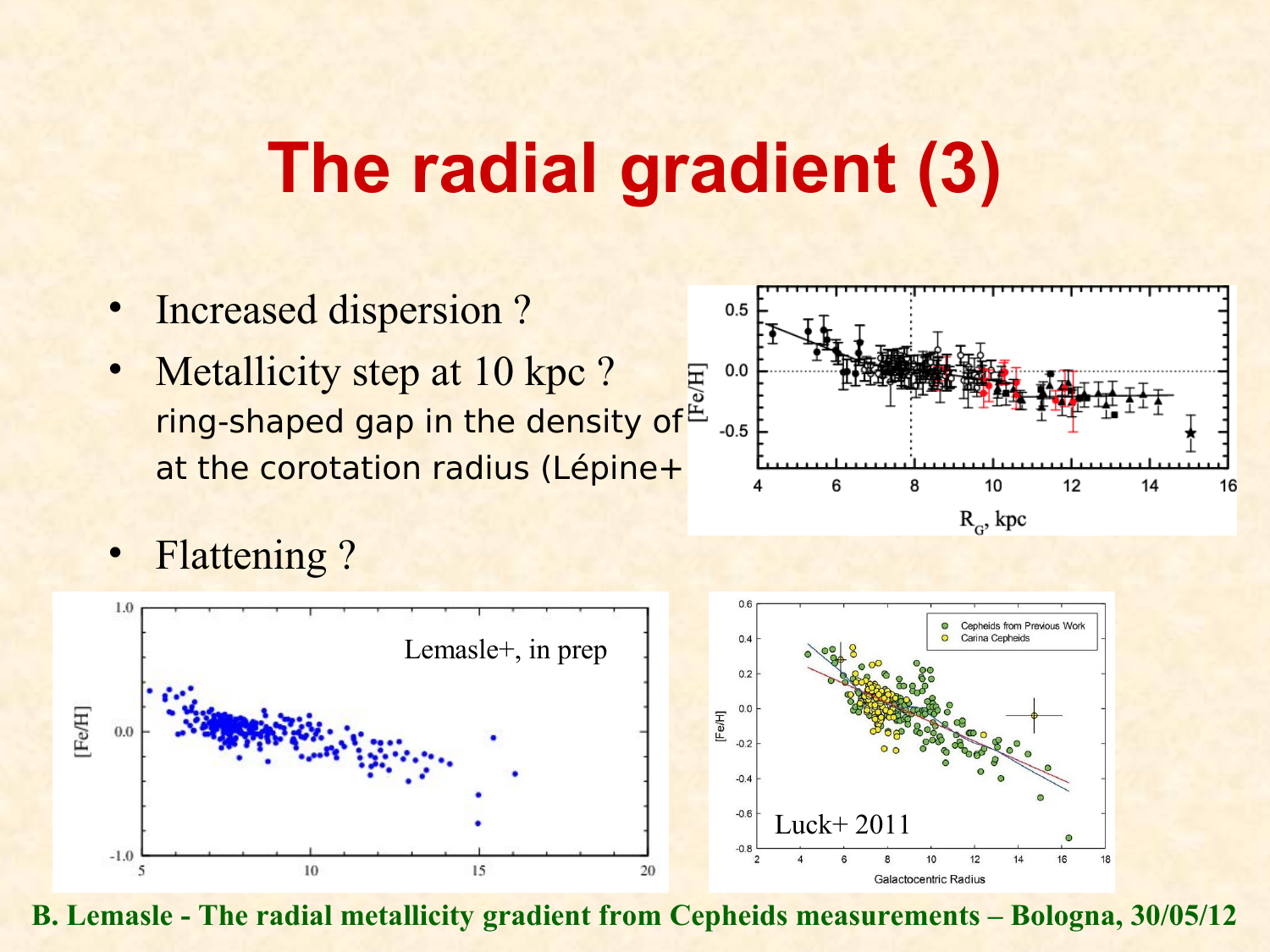#### **Needs and perspectives**

- Need of new targets from photometric surveys
	- VVV public survey (Vista Variables in the Via Lactea)
	- GAIA (6000 expected Cepheids, Eyer+2000)
- Need of spectra from 4-8m telescopes
	- $-$  R=20000, exp. time ~1h
	- MOS : only if borrowing 1-4 fibres to large surveys (GES, WEAVE, 4MOST)
- NIR spectra (CRIRES) for other quadrants?
	- Comparison with other tracers easier
	- Very few Fe II lines, no LDR…
	- Unlikely to get obs. time on a 8m single fibre spectrograph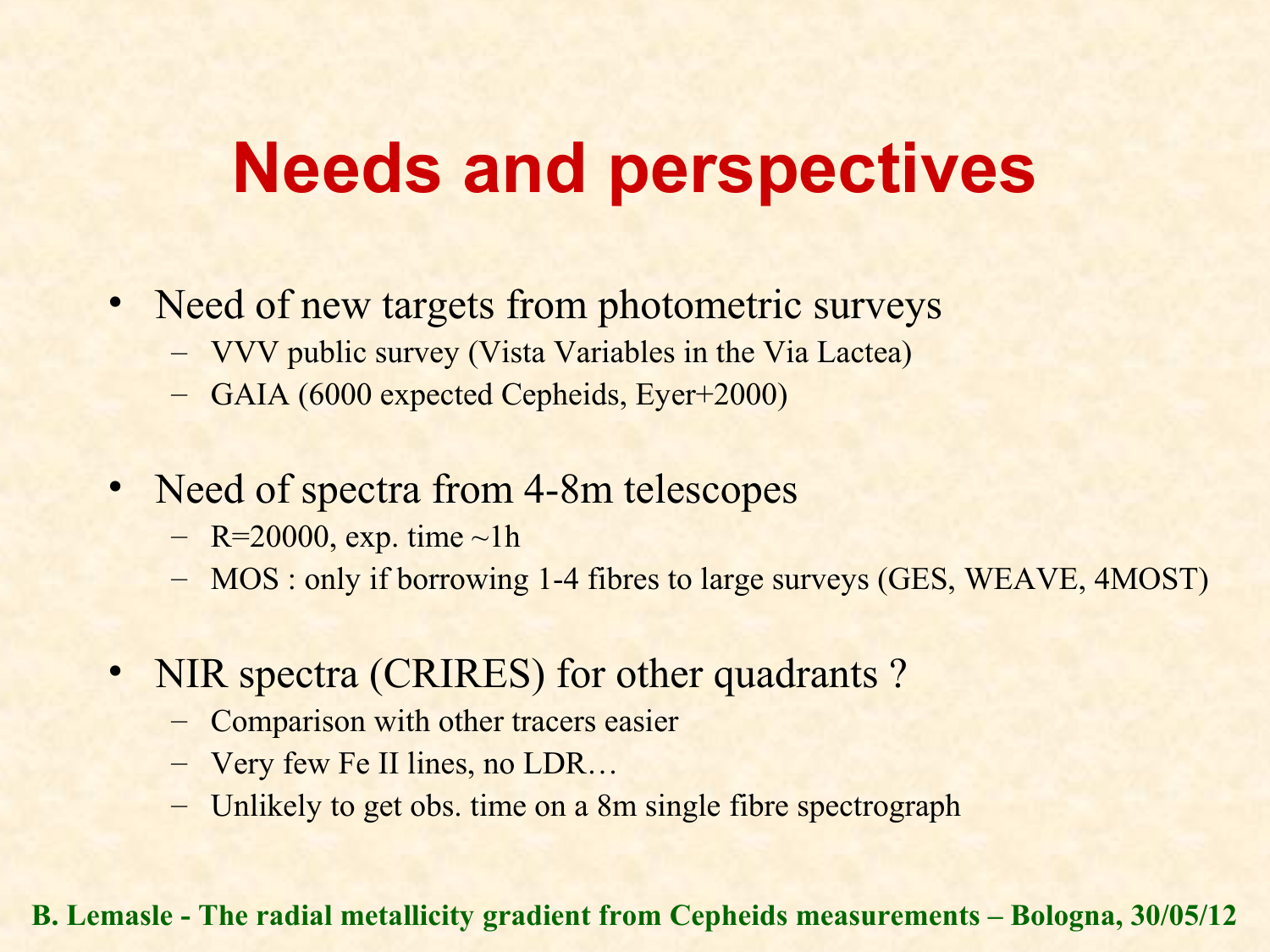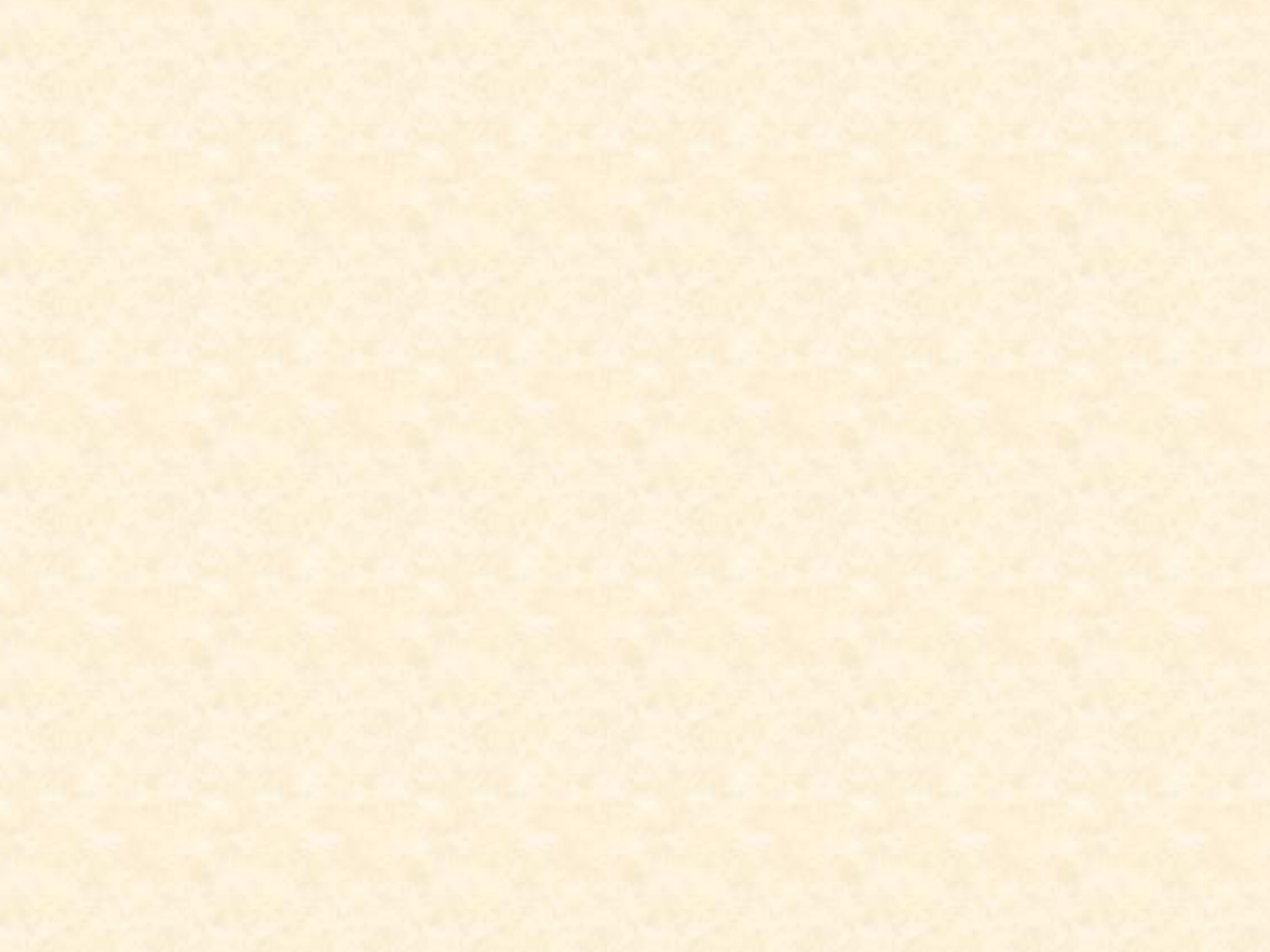#### **The Wesenheit index**

#### Madore 1982

#### II. THE WESENHEIT FUNCTION

#### a) General Remarks

Only one linearly independent combination of  $V$  and  $(B-V)$  can be made that is itself independent of reddening. This is  $W$ , the Wesenheit function. If  $R$  is the ratio of total-to-selective absorption, then

> $W = V - R(B - V)$  $=V_0 + A_v - R(B-V)_{0} - RE(B-V)$  $=V_0 - R(B-V)_{0}$ .  $(1)$

This quantity W is formed from V and  $(B-V)$  as observed, and it is numerically equal to the intrinsic values of those two magnitudes and colors so combined.  $W$  is reddening-free.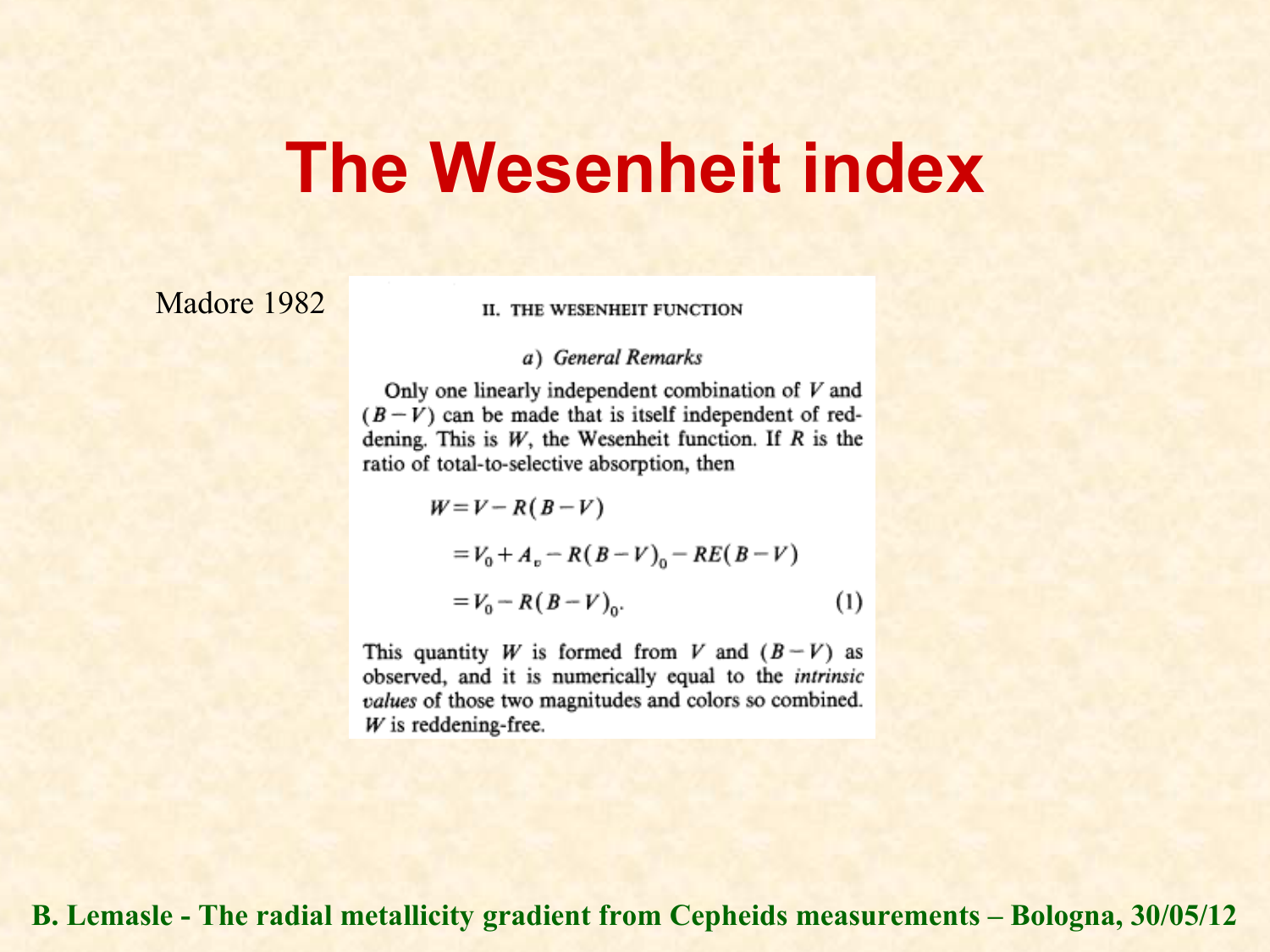#### **The radial gradient : models**